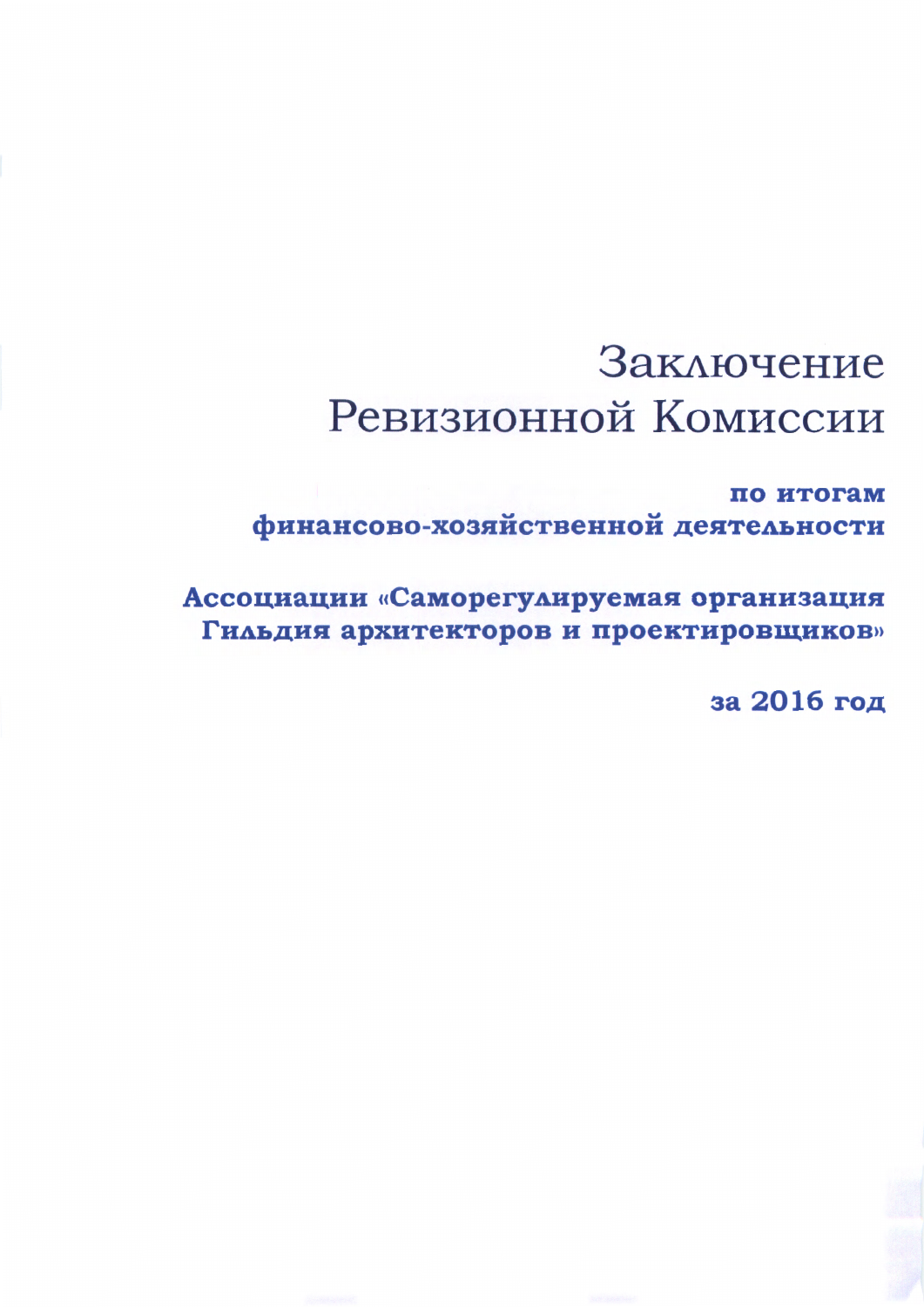Ревизионная комиссия в составе: председателя комиссии Кочкиной Ольги Евгеньевны, Грузиновой Елены Борисовны и Пахомова Андрея Евгеньевича произвела проверку финансово-хозяйственной деятельности Ассоциации «Саморегулируемая организация Гильдия архитекторов и проектировщиков» далее ГАП СРО за 2016 отчетный год.

Ревизионная комиссия провела проверку по следующим направлениям деятельности ГАП СРО:

- 1. Выполнение поручений Общего собрания и Правления ГАП СРО
- 2. Формирование компенсационного фонда и размещение его денежных средств
- 3. Выполнение сметы на 2016 год
- 4. Ведение бухгалтерского учета и отчетности.

#### В результате проверки установлено:

1. Во исполнение поручений общих собраний членов ГАП СРО и решений Правления проведена следующая работа:

- Заключен Договор страхования гражданской ответственности ГАП СРО за причинение вреда вследствие недостатков проектных работ в СПАО «Ингосстрах» № 433-020205/16 or 01.04.2016.

- дополнительно застрахована гражданская ответственность ГАП СРО на случай наступления у него гражданской ответственности в соответствии  $\mathbf{C}$ законодательством Российской Федерации вследствие недостатков работ. допущенных при осуществлении деятельности членами ГАП СРО

- страховая сумма не менее 2 000 000 000 руб..

- лимит ответственности на 1 страховой случай - 100 000 000 - 75 000 000 руб.

- лимит ответственности на защиту - 10 000 000 рублей;

- без франшизы;

- ретроактивный период - с момента получения Свидетельства о допуске к работам: - общая страховая премия - 1 526 000 руб.

В 2016 году в ГАП СРО принято 5 новых организаций. Выбыло - 8  $2.$ организаций. По состоянию на 31.12.2016 в ГАП СРО 137 действующих членов.

По состоянию на 31.12.2016 в ГАП СРО сформирован компенсационный фонд вреда (формируется согласно 372-ФЗ полностью возмещения из средств существующего фонда на основании уведомлений членов Гильдии):

| Сумма взноса в  | Право заключать   | Уровень         | Количество |
|-----------------|-------------------|-----------------|------------|
| компенсационный | договоры на       | ответственности | организаци |
| фонд возмещения | генпроектирование | согласно 372-ФЗ | й          |
| вреда           | стоимостью каждый |                 |            |
| 50 тыс.руб.     | до 25 млн.руб.    |                 | 56         |
| 150 тыс.руб.    | до 50 млн.руб.    |                 | 49         |
| 500 тыс.руб     | до 300 млн.руб.   |                 | 14         |
| 1 млн.руб.      | свыше 300 млн.руб |                 | 15         |

\*- 2 организации не предоставили Уведомление о сохранении членства в ГАП СРО

\*\*- 1 организация предоставила Уведомление о прекращении членства с 01.07.2017

Компенсационный фонд ГАП СРО размещен на специальном банковском счете №40703810809800000020 в Банке ВТБ (ПАО).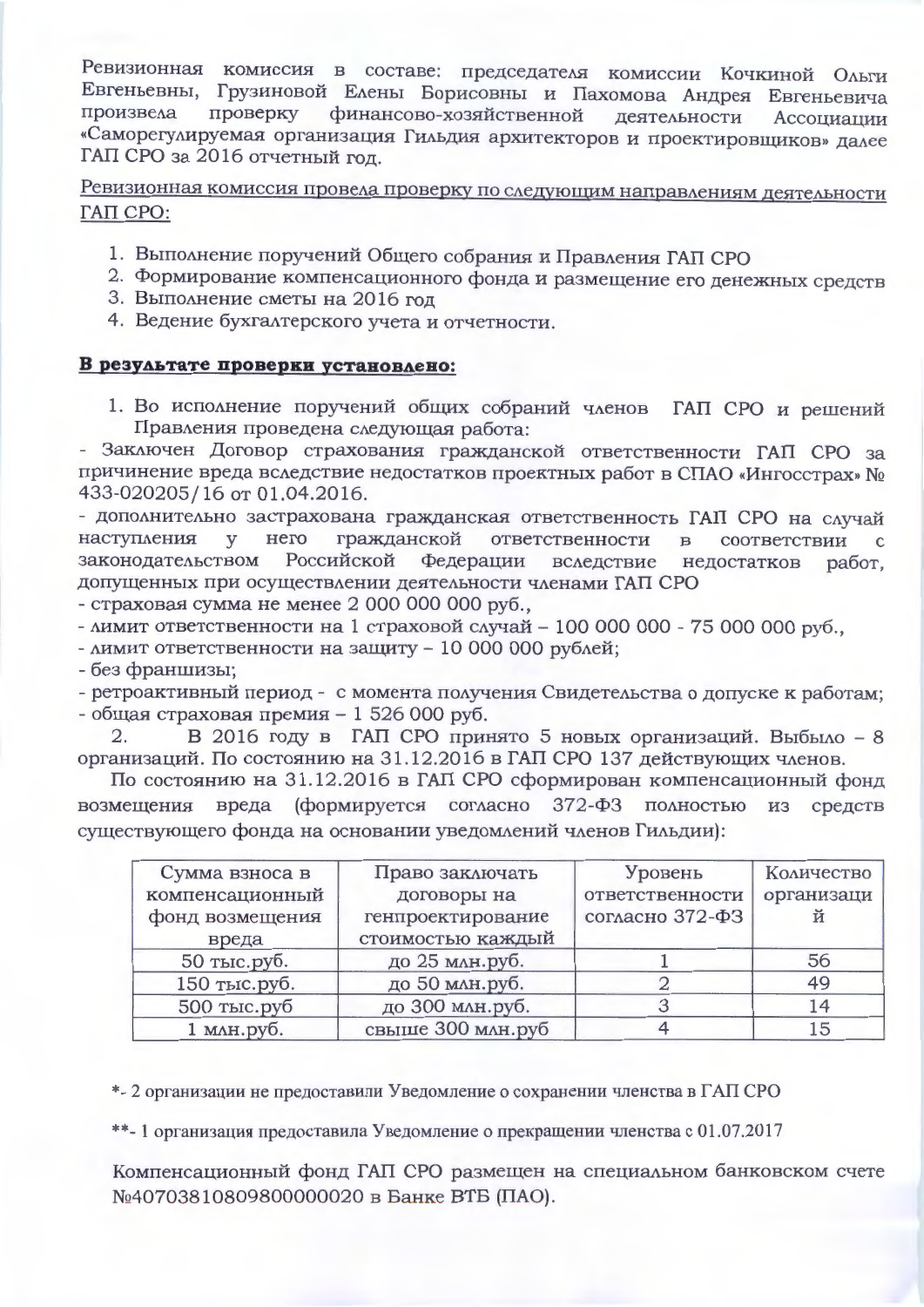По состоянию на 31.12.2016 чистый доход от размещения средств КФ составил 12 697 592,26 руб. (за вычетом уплаченного налога на прибыль, расходов по обслуживанию счетов в банках).

Размер сформированного компенсационного фонда возмещения вреда ГАП СРО на 31.12.2016 составляет: 99 487 707,01 руб.

3. Выполнение сметы в 2016 году.

Членские взносы в 2016 году составили 22 624 000 рублей.

Взносы в Компенсационный фонд - 2 045 000 рублей.

Прочие доходы (доходы от размещения средств компенсационного фонда, за вычетом расходов на обслуживание) - 12 698 000 рублей.

## Таким образом, совокупный размер поступивших за 2016 год денежных средств составил 37 368 000 рублей.

#### Расходы ГАП СРО в 2016 году:

Оплата труда сотрудников НП ГАП (СРО) по сведениям бухгалтерской отчетности составила 15 000 000 рублей, что соответствует утвержденному штатному расписанию и Положению об оплате труда и материальном стимулировании работников и не превышает заложенных на 2016 год 15 000 000 рублей.

На аренду офиса в 2016 году направлено 1000 000,00 рублей, что не превышает заложенных на 2016 год 1 000 000 рублей.

На содержание автотранспорта (ГСМ, техобслуживание, страхование и т.д.) за отчетный период израсходовано 318 000 рублей, что не превышает сумму, заложенную в смете, и отражено в бухгалтерской отчетности.

Взносов в НОП в 2016 году оплачено на сумму 756 000 рублей.

На проведение целевых мероприятий в 2016 году израсходовано 1 610 000 рублей, в том числе:

- страхование членов НП ГАП (СРО) 1 510 000 рублей (100% от заложенных B CMeTe).
- организация и проведение общих собраний 100 000 рублей
- на организацию и проведение семинаров, конференций в 2016 году средства не затрачивались.

Из заложенного на 2016 год Резерва Правления в размере 1 500 000 рублей в соответствии с действующими протоколами израсходовано 714 000 рублей, в том числе:

- участие в мероприятиях, проводимых НОПРИЗ - 129 000 руб. (из которых компенсировано в соответствии с Порядком возмещения командировочных расходов для лиц, участвующих в мероприятиях, проводимых НОПРИЗ - 58 тыс.  $py6.$ ;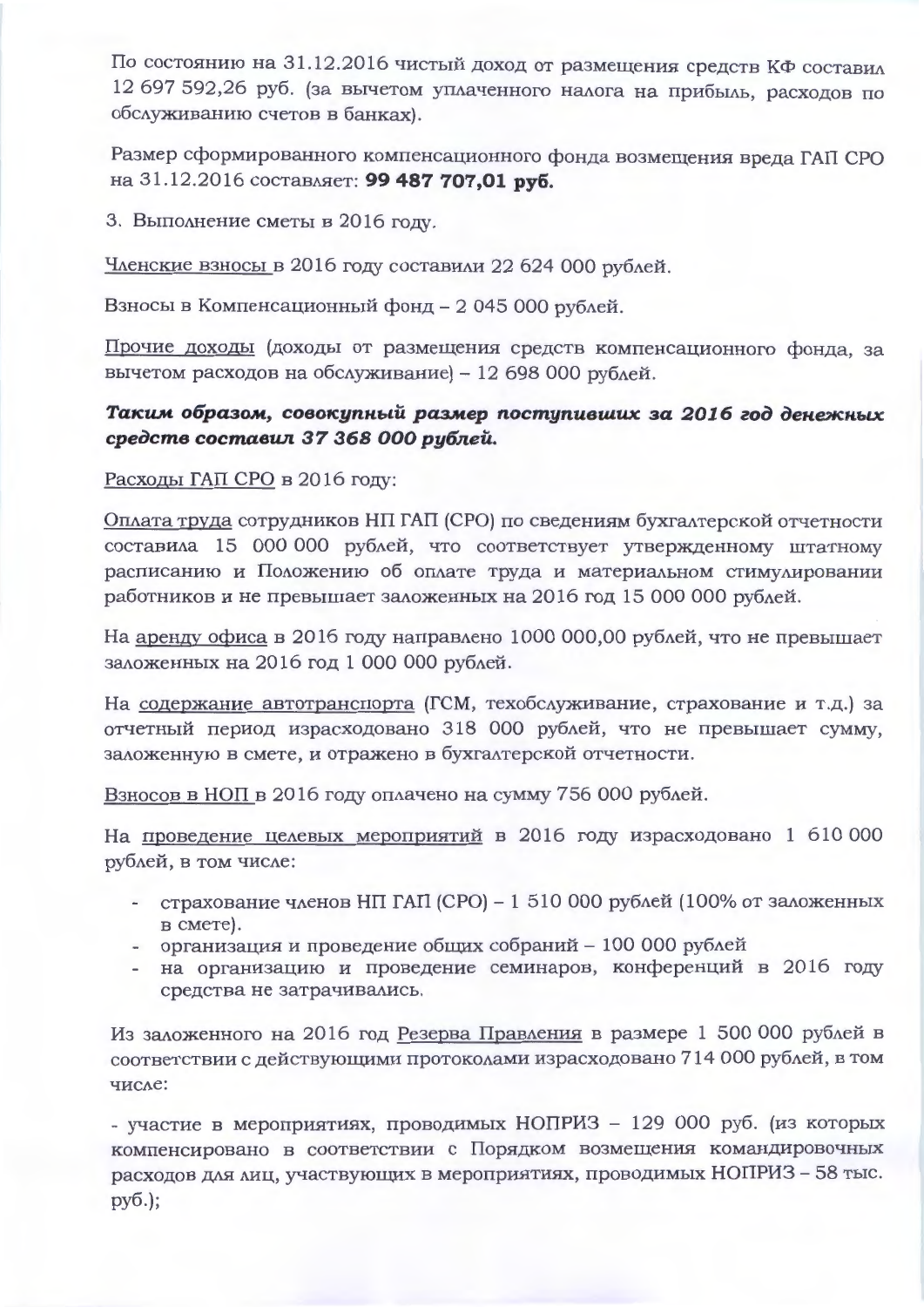- расходы по аренде офиса, превысившие сумму, предусмотренную статьей сметы «Аренда офиса», в связи с изменением условий договора аренды нежилого помещения по инициативе арендодателя - с 01.04.2016 стоимость аренды помещения была увеличена более чем в 3 раза - 585 тыс. руб.

Представительские расходы отражены  $\mathbf{B}$ соответствующих статьях бухгалтерского учета, подтверждены заключением аудита и в 2016 году составили 3 000 рублей, что составляет экономию в 70 %.

Прочие расходы также не превысили утвержденную Смету и составили в 2016 году 1 709 000 рублей, из них наиболее крупные статьи расходов:

- оценочные обязательства по отпускам - 632 тыс. рублей:

- информационно-консультационные услуги (1С, Консультант) -266 тыс. руб.;

- обслуживание электронного реестра и обслуживание (ремонт) оргтехники -507 тыс. руб.;

- услуги связи (телефон, интернет, почтовые отправления, аренда почтовой ячейки) - 106 тыс. руб.;

- проведение обязательного аудита - 75 тыс. руб.;

- приобретение канцтоваров - 35 тыс. руб.;

- налоги и иные обязательные платежи - 9 тыс. руб.

Командировочные расходы подтверждены приказами, служебными заданиями и составили 170 000 рублей, из допустимых 350 000 рублей.

По статье «Непредвиденные расходы» отражены расходы на проведение Общего собрания членов ГАП СРО 12 октября 2016 года, которое было определено в связи с изменениями в законодательстве РФ в размере - 62 тыс. руб.

## Таким образом, расходы НП ГАП (СРО) в 2016 году составили 21 342 000 рублей, против заложенных в смете 22 870 000 рублей.

 $4.$ В соответствии с действующим законодательством проведен аудит финансово-хозяйственной деятельности ГАП СРО. Итогом аудиторской проверки является положительное заключение ООО «АКГ «Потенциал-аудит» от 02 марта 2017 года, согласно которому бухгалтерская (финансовая) отчетность отражает достоверно во всех существенных отношениях финансовое положение ГАП СРО по состоянию на 31 декабря 2016 года, результаты ее финансово-хозяйственной деятельности в соответствии с российскими правилами составления бухгалтерской отчетности.

### Заключение:

В 2016 году ГАП СРО осуществляло свою деятельность в соответствии с Уставом, руководствуясь решениями Общего собрания и Правления, а также утвержденной сметы.